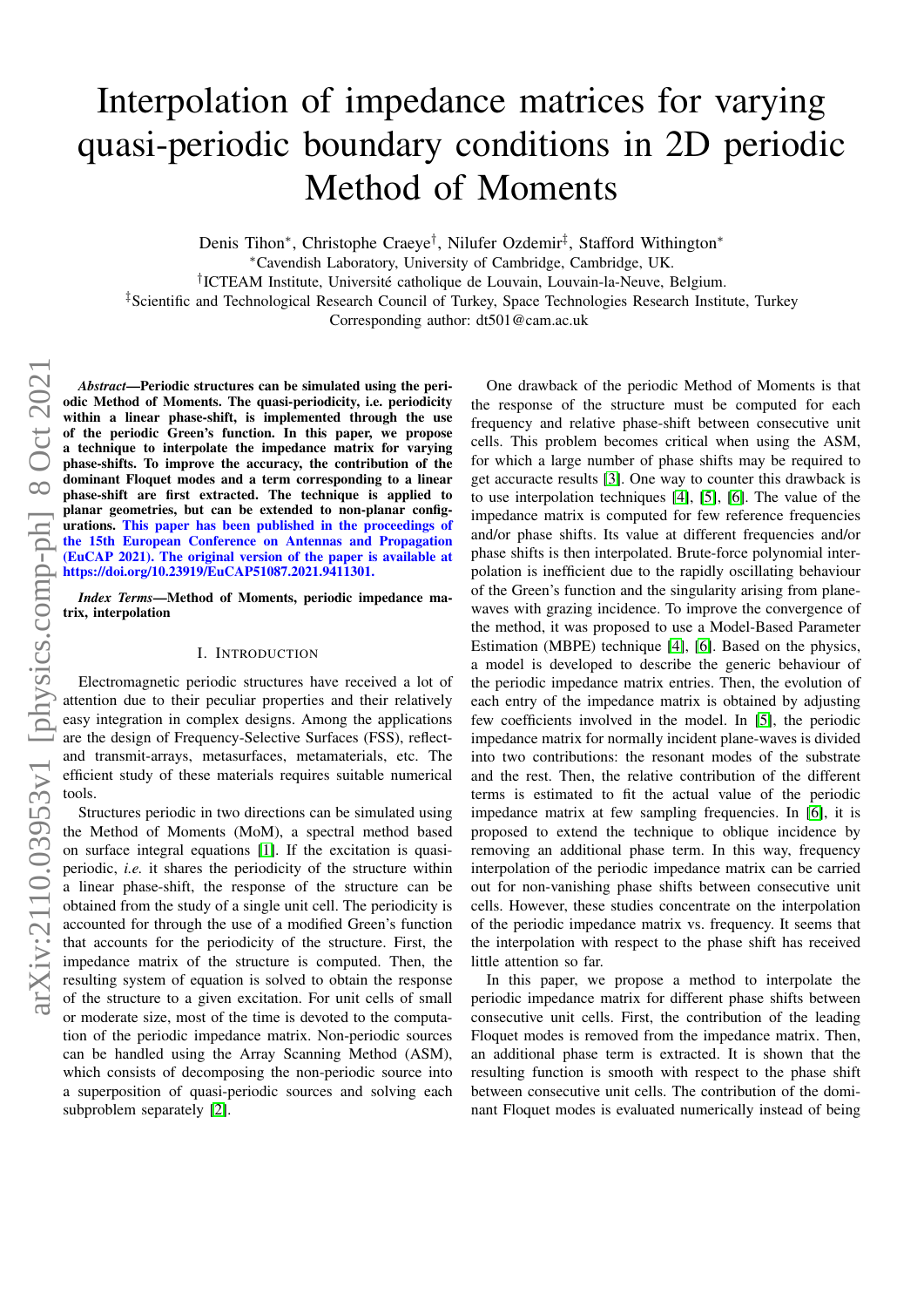fitted, so that very few sampling points are required for the interpolation. It is in contrast with MBPE techniques for which at least one sampling point per coefficient is required. It is also shown that removing the contribution of the main Floquet modes breaks the periodicity of the impedance matrix, so that one impedance matrix can be used to obtain several sampling points.

The paper is organized as follows. In Section II, the working principle of the periodic MoM is briefly described. Then, in Section III, the behaviour of the periodic impedance matrix is studied and the interpolation technique is described. Last, in Section IV, the interpolation technique is validated through few examples.

## II. THE PERIODIC METHOD OF MOMENTS

Surface Integral Equation based numerical methods are relying on the surface equivalence principle. The response of a structure to incident fields is modeled using equivalent currents. The fields generated by these currents correspond to the fields scattered by the structure. The amplitude of the equivalent currents for a given excitation can be determined by enforcing boundary conditions across each interface separating different media. Using the Method of Moments, the unknown currents are discretized using a predefined set of basis functions (BF) and the boundary conditions are imposed on average along a predefined set of testing functions (TF) [\[7\]](#page-4-6). First, the impact of each BF on the boundary conditions along each TF is computed and stored in the so-called impedance matrix. Then, the amplitude of the currents is found by solving the resulting system of equations:

$$
\underline{\underline{Z}}\mathbf{x} = -\mathbf{b},\tag{1}
$$

with  $\underline{Z}$  the impedance matrix, x a vector containing the unknown coefficients used to expand the equivalent currents using the BF and b the impact of the incident fields on the boundary conditions. One natural set of boundary conditions that can be used is the continuity of the tangential electric and magnetic fields, leading to the Poggio-Miller-Chang-Harrington-Wu-Tsai (PMCHWT) formulation. Using this formulation, the impedance matrix corresponds to the sum of the fields generated by the BF along the TF through the media on both sides of the interface.

This method can be extended to periodic structures provided that the fields radiated by replicas of the BFs are included when computing the impedance matrix [\[1\]](#page-4-0). In that case, one obtains the following system of equations

$$
\underline{\underline{\tilde{Z}}}(\varphi) \mathbf{x} = -\mathbf{b}(\varphi) \tag{2}
$$

with  $\frac{z}{\leq}$  the periodic impedance matrix and  $\varphi$  the phaseshift between consecutive unit cells in the two directions of periodicity.

One way to compute the periodic impedance matrix is to first compute the the periodic Green's function and convolve it spatially with the BFs and integrate the result along the TF. In that case, several methods can be used to accelerate the computation of the periodic Green's function (see *e.g.* [\[8\]](#page-4-7),

[\[9\]](#page-4-8), [\[10\]](#page-4-9), [\[11\]](#page-4-10)). Another possibility is to compute directly the impedance matrix in the spectral domain. In that case, each entry of the impedance matrix can be expressed as an infinite series of spectral term, each term corresponding to one Floquet mode of the structure [\[12\]](#page-4-11).

## III. INTERPOLATION SCHEME

We consider a homogeneous medium of permittivity and permeability  $\varepsilon$  and  $\mu$ . In this medium, a quasi-periodic set of BF of period  $d_x$  and  $d_y$  and phase-shifts  $\varphi_x$  and  $\varphi_y$  in the  $\hat{\mathbf{x}}$  and  $\hat{\mathbf{y}}$  directions emit electric  $(E)$  and magnetic  $(H)$ fields, which are tested with the TFs. We define the direction  $\hat{\mathbf{z}} = \hat{\mathbf{x}} \times \hat{\mathbf{y}}$ . We consider that the TF is located either above or below the BF, *i.e.* the sign of  $\hat{\mathbf{z}} \cdot (\mathbf{r}' - \mathbf{r})$  is identical for any pair of points  $r'$  and  $r$  on the BF and TF, respectively. This condition is always met in planar geometries, so that we will restrain ourselves to this particular case for the rest of the paper. Then, using the notations of [\[3\]](#page-4-2), the corresponding entry of the periodic impedance matrix reads

<span id="page-1-0"></span>
$$
\tilde{Z}^{EJ}(\varphi) = \frac{\eta k}{2d_x d_y} \sum_{p=-\infty}^{\infty} \sum_{q=-\infty}^{\infty} \frac{1}{\gamma_{pq}}
$$
(3)  

$$
\times \left( \tilde{f}_{B,e}(\mathbf{k}_{pq}) \tilde{f}_{T,e}(-\mathbf{k}_{pq}) + \tilde{f}_{B,m}(\mathbf{k}_{pq}) \tilde{f}_{T,m}(-\mathbf{k}_{pq}) \right)
$$

<span id="page-1-1"></span>
$$
\tilde{Z}^{EM}(\varphi) = \frac{k}{2d_xd_y} \sum_{p=-\infty}^{\infty} \sum_{q=-\infty}^{\infty} \frac{1}{\gamma_{pq}}
$$
(4)  

$$
\times \left( \tilde{f}_{B,e}(\mathbf{k}_{pq}) \tilde{f}_{T,m}(-\mathbf{k}_{pq}) - \tilde{f}_{B,m}(\mathbf{k}_{pq}) \tilde{f}_{T,e}(-\mathbf{k}_{pq}) \right)
$$

with  $\varphi = (\varphi_x, \varphi_y), \eta = \sqrt{\mu/\varepsilon}$  the impedance of the medium through which the interactions are computed,  $k = \omega \sqrt{\epsilon \mu}$ the wavenumber of the medium,  $\omega$  the angular frequency,  $\mathbf{k}_{pq} = (k_{x,p}, k_{y,q}, \pm \gamma_{pq})$  the wave-vector associated to Floquet harmonic  $(p, q)$ ,  $\tilde{f}_{B/T, e/m}$  the Fourier transform of the  $\hat{e}$  or  $m$  component of the BF (B) and TF (T), with:

$$
\hat{\mathbf{e}}(\mathbf{k}_{pq}) = \frac{1}{k_{t, pq}} \big( -k_{x, p}, k_{y, q}, 0 \big) \tag{5}
$$

$$
\hat{\mathbf{m}}(\mathbf{k}_{pq}) = -\frac{\gamma_{pq}}{kk_{t,pq}} \left( \pm k_{x,p}, \pm k_{y,q}, -\frac{k_{t,pq}^2}{\gamma_{pq}} \right) \tag{6}
$$

$$
\mathbf{k}_{t,pq} = (k_{x,p}, k_{y,q}, 0) \tag{7}
$$

$$
\gamma_{pq} = \sqrt{k^2 - k_{t, pq}^2} \tag{8}
$$

$$
k_{t,pq} = \sqrt{\mathbf{k}_{t,pq} \cdot \mathbf{k}_{t,pq}}
$$
\n
$$
2\pi n + \varphi
$$
\n(9)

$$
k_{x,p} = \frac{2\pi p + \varphi_x}{d_x} \tag{10}
$$

<span id="page-1-3"></span><span id="page-1-2"></span>
$$
k_{y,q} = \frac{2\pi q + \varphi_y}{d_y} \tag{11}
$$

Note that where  $\pm$  is indicated, the  $+$  sign is used if the TF is located above the BF, and the  $-$  sign otherwise. Similarly, note that  $b = \sqrt{a}$  is defined such that its imaginary part is negative and, if b is real, it is positive.

From [\(3\)](#page-1-0) and [\(4\)](#page-1-1), the dependence of the impedance matrix on  $\varphi$  can be analyzed. Looking at each term of the sum separately and factoring out the phase term due to the spatial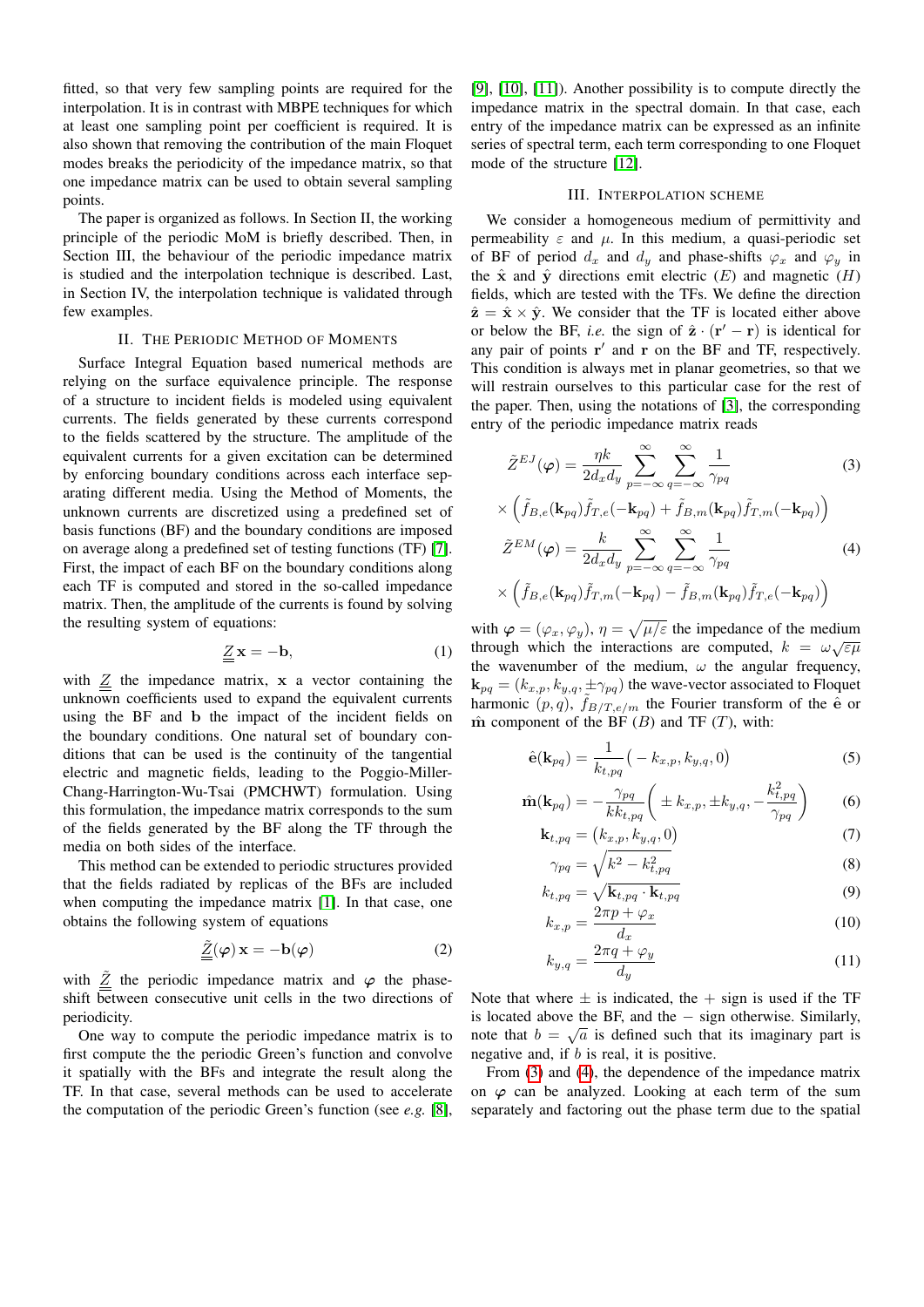shift between the BF and TF, one can highlight four different factors:

<span id="page-2-0"></span>
$$
\frac{1}{\gamma_{pq}}\tag{12}
$$

<span id="page-2-1"></span>
$$
\tilde{f}_{B,e/m}^0(\mathbf{k}_{pq})\tilde{f}_{T,e/m}^0(-\mathbf{k}_{pq})\tag{13}
$$

<span id="page-2-2"></span>
$$
\exp\left(j\mathbf{k}_{t,pq}\cdot(\mathbf{r}_B^0-\mathbf{r}_T^0)\right) \tag{14}
$$

<span id="page-2-3"></span>
$$
\exp\left(\pm j\gamma_{pq}\hat{\mathbf{z}}\cdot(\mathbf{r}_B^0-\mathbf{r}_T^0)\right) \tag{15}
$$

with  $\tilde{f}_{B,e/m}^{0}(\mathbf{k}_{pq})$  and  $\tilde{f}_{T,e/m}^{0}(-\mathbf{k}_{pq})$  the Fourier transforms of the BF and TF when they are centered at the origin and  $\mathbf{r}_{B}^{0}$ and  $\mathbf{r}_T^0$  the position of the BF's and TF's actual centers with respect to the origin.

We now look at each factor separately.

*Factor* [\(12\)](#page-2-0)*:* For  $k_{t,pq} \simeq k$ , this factor varies rapidly vs.  $\varphi_x$  and  $\varphi_y$  that may be hard to interpolate. However, for  $k_{t,na} \gg k$ , the variation is slow with respect to  $\varphi$  and thus the interpolation is expected to work well.

*Factor* [\(13\)](#page-2-1)*:* The BF and TF are generally well-behaving functions, so their Fourier transform does not exhibit any sharp feature. Moreover, the BF and TF being usually much smaller than the unit cell, their Fourier transform is expected to vary very slowly with  $\varphi$ .

*Factor* [\(14\)](#page-2-2): The variation of this factor with respect to  $\varphi$  does not depend on indices  $(p, q)$  of the Floquet mode considered and can be factored out as

<span id="page-2-4"></span>
$$
\exp\left(j\left(\frac{\varphi_x}{d_x}\hat{\mathbf{x}} + \frac{\varphi_y}{d_y}\hat{\mathbf{y}}\right)\cdot(\mathbf{r}_B^0 - \mathbf{r}_T^0)\right). \tag{16}
$$

*Factor* [\(15\)](#page-2-3): Four different cases can be highlighted, depending on the distance  $\Delta z$  between the BF and the TF in the  $\hat{z}$  direction and depending on  $k_{t,pq}$ , the amplitude of the transverse wave-vector. On one hand, if  $\Delta z \gg 0$ , variations of the factor are rapid if  $k_{t,pq} \lesssim k_0$ . However, if  $k_{t,pq} \gg k_0$ , [\(15\)](#page-2-3) becomes negligible and the contribution of the corresponding terms to series [\(3\)](#page-1-0) and [\(4\)](#page-1-1) is negligible. On the other hand, if  $\Delta z \simeq 0$ , variation with respect to  $\gamma_{pq}$  and thus  $k_{t,pq}$  is slow. It should be noticed that for  $k_{t,pq} = k$ , despite the relatively slow variation, the function is not analytic. Thus, interpolation is not expected to provide accurate results when crossing this limit.

Summarizing all these observations, the high-order  $(p, q)$ terms, and thus their sum, are expected to be easy to interpolate. Thus the interpolation method is the following:

- 1) Compute the periodic impedance matrix for few phase shifts.
- 2) Remove the contribution of the dominant Floquet modes  $(|p|, |q| \leq N).$
- 3) Remove the phase term of [\(16\)](#page-2-4).
- 4) Interpolate the remaining function for the phase shift of interest using a polynomial interpolation technique.
- 5) Re-introduce the phase term of [\(16\)](#page-2-4).
- 6) Re-add the contribution of the dominant Floquet modes.



<span id="page-2-5"></span>Fig. 1. Top graph: Qualitative illustration of the evolution of the Floquet modes of [\(3\)](#page-1-0) and [\(4\)](#page-1-1) with respect to the phase shift of the periodic impedance matrix. Different colors correspond to different phase shifts. Bottom graphs: Floquet modes included in the interpolant  $Z_{\text{rem}}(\varphi)$  for  $\varphi = -2\pi, 0, 2\pi$ . The black dashed Floquet modes are not accounted for in order to smoothen the interpolant (Floquet modes extraction). Through the extraction of these modes, the periodicity of the series of [\(3\)](#page-1-0) and [\(4\)](#page-1-1) is broken.

One interesting feature of the technique is that  $\tilde{Z}$  is periodic with respect to  $\varphi_x$  and  $\varphi_y$ , so that

$$
\underline{\tilde{Z}}(\varphi_x, \varphi_y) = \underline{\tilde{Z}}(\varphi_x + 2\pi, \varphi_y) = \underline{\tilde{Z}}(\varphi_x, \varphi_y + 2\pi). \tag{17}
$$

However, the Floquet modes that are removed do depend on the phase shift considered since, according to [\(10\)](#page-1-2) and [\(11\)](#page-1-3), we have

$$
k_{x,p}(\varphi_x + 2\pi) = k_{x,p+1}(\varphi_x)
$$
 (18)

$$
k_{y,q}(\varphi_y + 2\pi) = k_{y,q+1}(\varphi_y) \tag{19}
$$

It means that from a single periodic impedance matrix, one can evaluate the value of the interpolant at several different locations. Let's take a simplified 1D example, as illustrated in Fig. [1.](#page-2-5) On the top graph, one can see the evolution of the Floquet modes of the series [\(3\)](#page-1-0) and [\(4\)](#page-1-1) with the phase-shift  $\varphi$ . Clearly, if  $\varphi$  is increased by  $2\pi$ , the Floquet modes will be translated by one single period. Hence, when summing the contribution of the Floquet modes, one obtains the same value for  $\varphi$  and  $\varphi + 2\pi$ . However, after removing the contribution of the  $2N + 1$  dominant Floquet modes, the remaining terms in series [\(3\)](#page-1-0) and [\(4\)](#page-1-1) will be different for different phase shifts  $\varphi$  (cf. bottom graphs). The resulting interpolant  $Z_{\text{rem}}(\varphi)$ will be non-periodic. Thus, from a single periodic impedance matrix, by choosing properly the Floquet modes that are being removed, one can determine the value of the interpolant at several different locations.

For example, considering the original 2D periodic scenario, the periodic impedance matrix  $\underline{\tilde{Z}}(\varphi = (0,0))$  can be used to estimate the value of the interpolant at points  $(-2\pi, -2\pi)$ ,  $(-2\pi, 0), \; (-2\pi, 2\pi), \; (0, -2\pi), \; (0, 0), \; (0, 2\pi), \; (2\pi, -2\pi),$  $(2\pi, 0)$  and  $(2\pi, 2\pi)$ . For each of these sampling points, a different set of Floquet harmonics will be extracted from the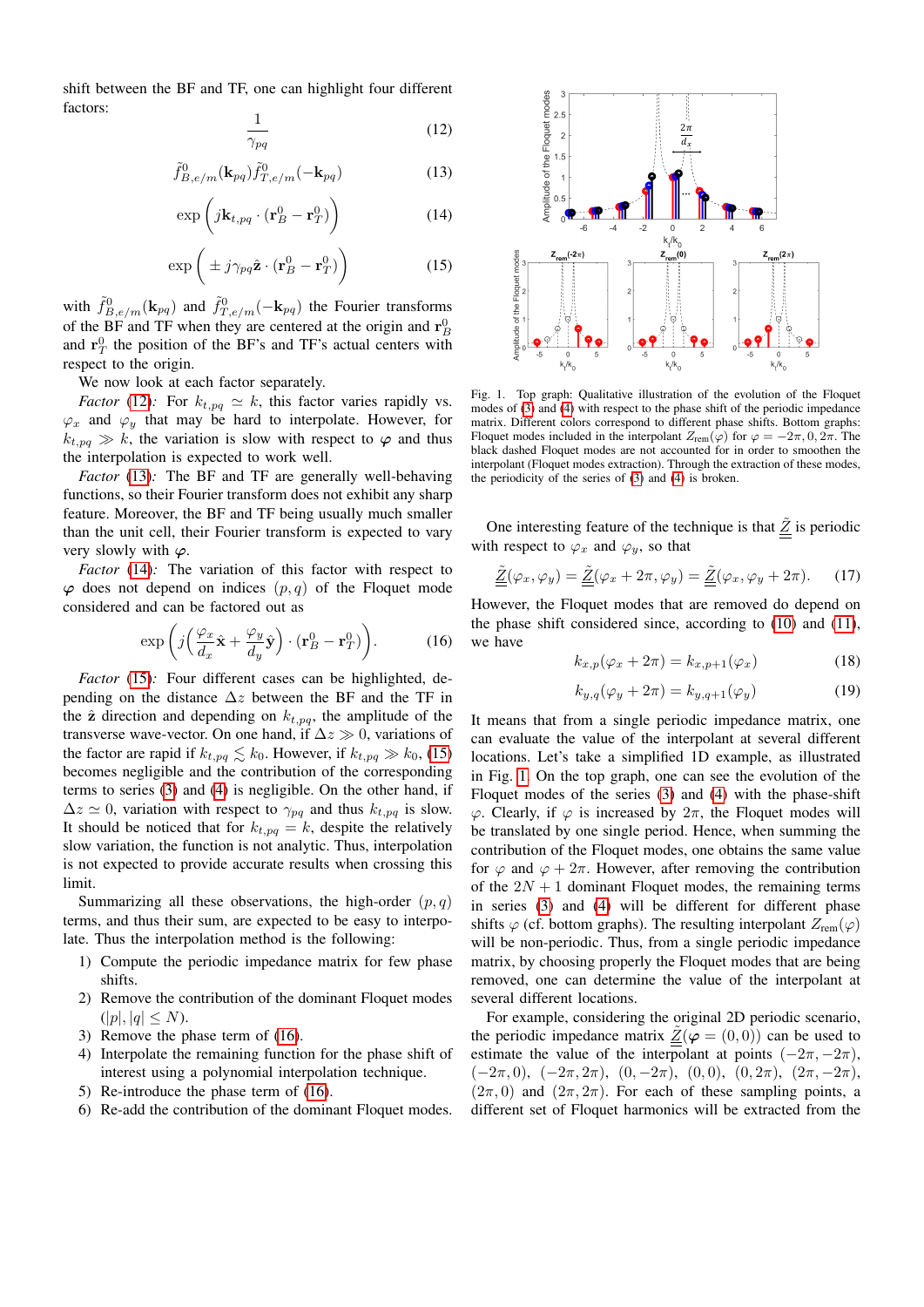periodic impedance matrix and thus the value of the interpolant will be different.

## IV. NUMERICAL RESULTS

In order to illustrate the improvement of the interpolant with each successive transformation, we consider the interaction between two identical co-planar rooftop basis functions aligned in the  $\hat{x}$  direction. Each half of the rooftop is corresponding to a square of size  $\lambda/18$ ,  $\lambda$  being the wavelength. The periodicity in the  $\hat{x}$  and  $\hat{y}$  directions is  $\lambda/1.8$ . The TF corresponds to the replica of the BF translated by half a unit cell in the  $\hat{x}$ and  $\hat{y}$  directions. The evolution of the periodic interaction with phase shift is illustrated in the top graphs of Fig. [2.](#page-3-0) Graphs in the left-hand side illustrate the real part and graphs on the right-hand side illustrate the imaginary part of the periodic interaction. The middle graphs illustrate the value of the periodic impedance matrix after removing the contribution of the 9 dominant Floquet modes  $(N = 1)$ . The bottom graphs illustrate the value of the interpolant after removing both the contribution of the 9 dominant Floquet modes and the phase term of [\(16\)](#page-2-4). It can be seen that, at each step, the function becomes much smoother and easier to interpolate. Similar results are found for different pairs of BF and TF. It is worth noting that the value of the interpolant is illustrated for phase-shifts varying from  $-2\pi$  to  $2\pi$ . While one is generally interested in estimating the periodic impedance matrix for phase shifts ranging from  $-\pi$  to  $\pi$ , this extended zone can be used to add sampling points that may improve the polynomial interpolation.

In order to check the accuracy of the interpolation procedure, we meshed a whole plane of the unit cell using 200 rooftop TFs oriented along the  $\hat{x}$  and  $\hat{y}$  directions. The periodic interaction between a single BF and the 200 TF was computed for several different heights  $\Delta z$  between the BF and the TF. For the interpolation, we used four different periodic impedance matrices:  $\underline{\tilde{Z}}(0,0), \underline{\tilde{Z}}(0,\pi), \underline{\tilde{Z}}(\pi,0)$  and  $\tilde{Z}(\pi, \pi)$ . From these impedance matrices, the interpolant has been evaluated on 25 sampling points using the described procedure with  $N = 1$  (9 Floquet modes extracted), the coordinates of the sampling points corresponding to  $\varphi_x, \varphi_y \in$  ${-2\pi, -\pi, 0, \pi, 2\pi}$ . Then, from these sampling points, the interpolant was approximated using a polynomial of order 4. Due to the high number of sampling points, the coefficients of the polynomial were obtained by solving an overconstrained system of equations, the relative weight attributed to the most distant points being a hundred times smaller than the weight attributed to the nine central points.

Periodic impedance matrices were computed using the method of [\[13\]](#page-4-12). Since only one BF is used, the resulting impedance "matrices" correspond to vectors. The error is estimated as the norm of the difference between the interpolated impedance matrix and the computed one, relative to the norm of the computed one:

$$
e(\varphi) = \frac{\|\underline{\tilde{Z}}_{interp} - \underline{\tilde{Z}}\|_2}{\|\underline{\tilde{Z}}\|_2}
$$
(20)



<span id="page-3-0"></span>Fig. 2. Evolution of the periodic interaction with the contribution of all the Floquet modes (top graphs), without the contribution of the 9 dominant Floquet modes (middle graphs) and after removing the remaining phase term (bottom graphs). Both the real (LHS) and imaginary (RHS) parts of the functions are displayed. The red square delineates the zone of phase-shifts going from  $-\pi$  to  $\pi$ .

with  $\underline{\tilde{Z}}_{interp}$  the periodic impedance matrix obtained using the interpolation technique and  $\|\cdot\|$  the L2 norm. For any distance and phase-shift, the maximum error was found to be approximately 0.2%.

We compared the times required to prepare the interpolation procedure and apply it. To do so, we considered the electric and magnetic fields generated by the plane on itself (200x400 interactions). In [\[13\]](#page-4-12), the periodic Green's function is first tabulated and then integrated over the BF and TF. For each phase-shift the tabulation of the periodic Green's function required 20" and the computation of the impedance matrix required 6". Thus computing the four periodic impedance matrices required 1'45". Then, as explained earlier, the four periodic impedance matrices have been used to estimate the value of the interpolant at 25 different points. The estimation of the interpolant took about 10". Last, to interpolate the value of the matrix for a given phase-shift, it took about 0.5". The duration of the different steps is summarized in Table [I.](#page-4-13) It should be emphasized that the computation of the reference impedance matrices and the extraction of the dominant Floquet modes only needs to be performed once.